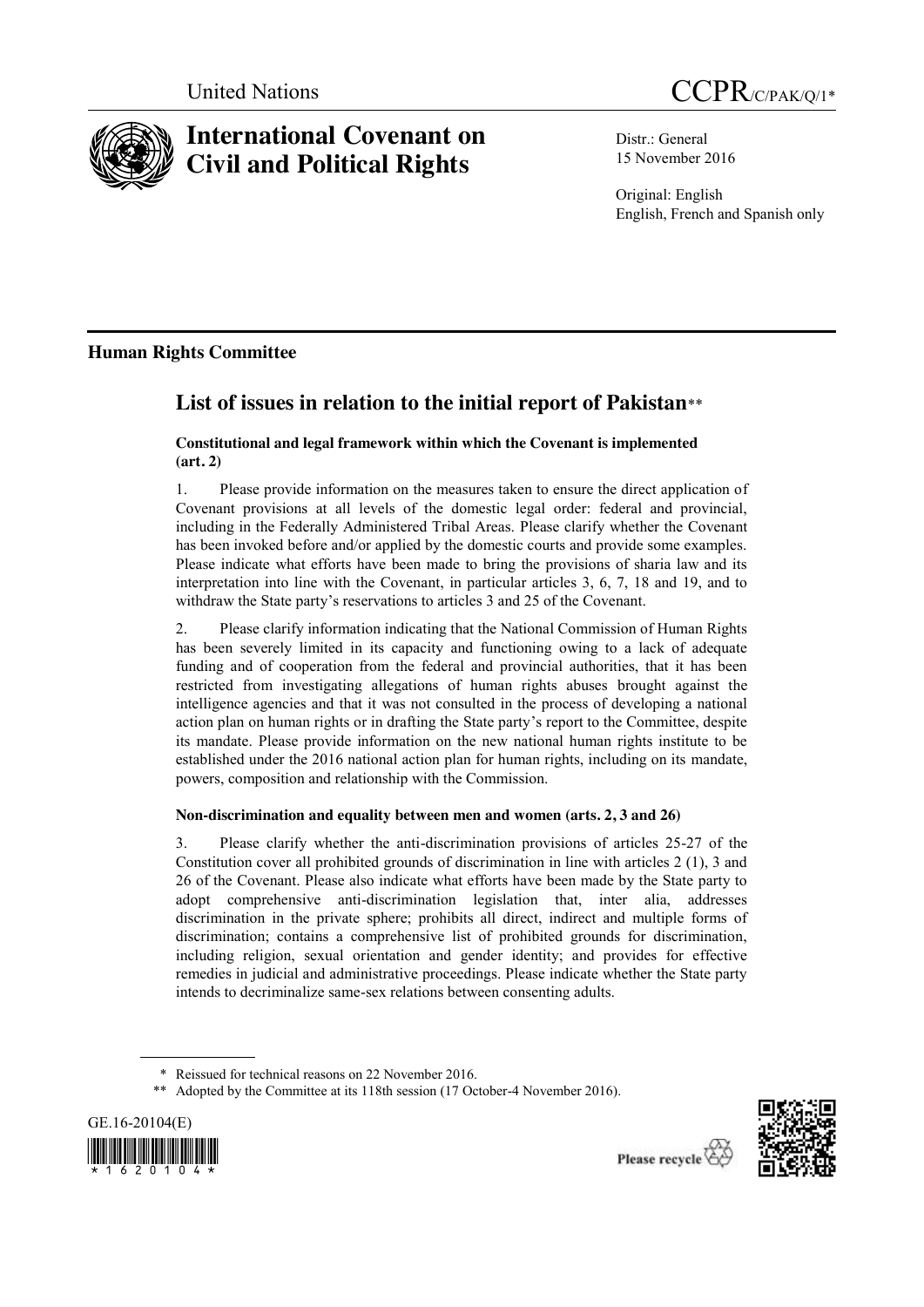#### **Violence against women and domestic violence (arts. 2, 3, 6, 7, 14 and 26)**

4. Please provide information on the measures taken by the State party at the national level to prevent persistent violence (sexual and otherwise) against women and domestic violence, including marital rape. Please report on the implementation in Punjab of the 2016 law on domestic violence and other relevant legislation at the provincial level. Please report on the role of the Council of Islamic Ideology in determining the Government's position on violence against women, including reports that the Council supported a proposed bill allowing husbands to "lightly beat" their wives. Please provide information on the number of cases of such violence that have been reported and investigated and that have resulted in convictions, as well as information on the sanctions imposed on perpetrators and the remedies provided to victims.

5. Please provide information on the measures taken to eradicate and prevent the practice of "honour killings" of women and girls, as well as other forms of violence committed in the name of "honour". What measures have been taken to ensure that all reported cases of such killings are promptly and thoroughly investigated and that the perpetrators are prosecuted and punished with sanctions commensurate with the gravity of the crime? Please address concerns about the application, under sharia law, of *qisas* (equal retaliation) and *diyat* (financial compensation) for such killings, as a result of which perpetrators can go unpunished, and provide information on such cases. Has an amendment been made to the Anti-Honour Killings Laws (Criminal Laws Amendment) Act, 2014? Please clarify whether *jirgas* (tribal councils) have been banned in the State party and comment on reports that *jirgas* continue to make decisions on honour killings, forced marriage and exchange of women and girls for settling disputes.

### **Right to life and security of person (arts. 6, 7 and 9)**

6. Please provide information on the legislative framework related to the voluntary termination of pregnancy and clarify whether abortion is criminalized and, if so, provide information on the punishments that can be imposed on those performing or requesting illegal abortions and the circumstances under which abortion is legal. Please explain what constitutes the "necessary treatment" referred to in section 338 of the Penal Code. Please provide information on the number of abortions performed legally, the number of clandestine abortions, the number of persons sanctioned for performing or requesting an abortion and the punishments imposed on those found guilty. Please provide statistics on maternal mortality as a result of clandestine abortion and on access to contraception and sexual and reproductive health education and services.

7. Please clarify whether the State party intends to reinstate the moratorium on the death penalty. Despite the State party's justification for lifting the moratorium, only 39 of the 351 executions carried out between December 2014 and January 2016 appear to have been for charges of terrorism. Please comment on this. Please explain how the application of the death penalty to blasphemy and narcotics-related offences is compatible with article 6 (2) of the Covenant and comment on allegations that death sentences have often been handed down in trials not in compliance with international fair trial standards. Please explain why the State party has adopted a policy of denying all pleas for clemency. Please provide information on: (a) the number of death sentences issued by civilian and military courts and the number of executions carried out since the lifting of the moratorium; (b) the nature of the crimes that are punishable by death; (c) the age, ethnic origin, religion and sex of those sentenced to death; (d) the number of appeals made for pardon or the commutation of a sentence and the number of appeals granted; and (e) the number of persons awaiting execution.

8. Please clarify reports that although the Juvenile Justice System Ordinance, 2000, prohibits the imposition of the death penalty for juveniles many juveniles have been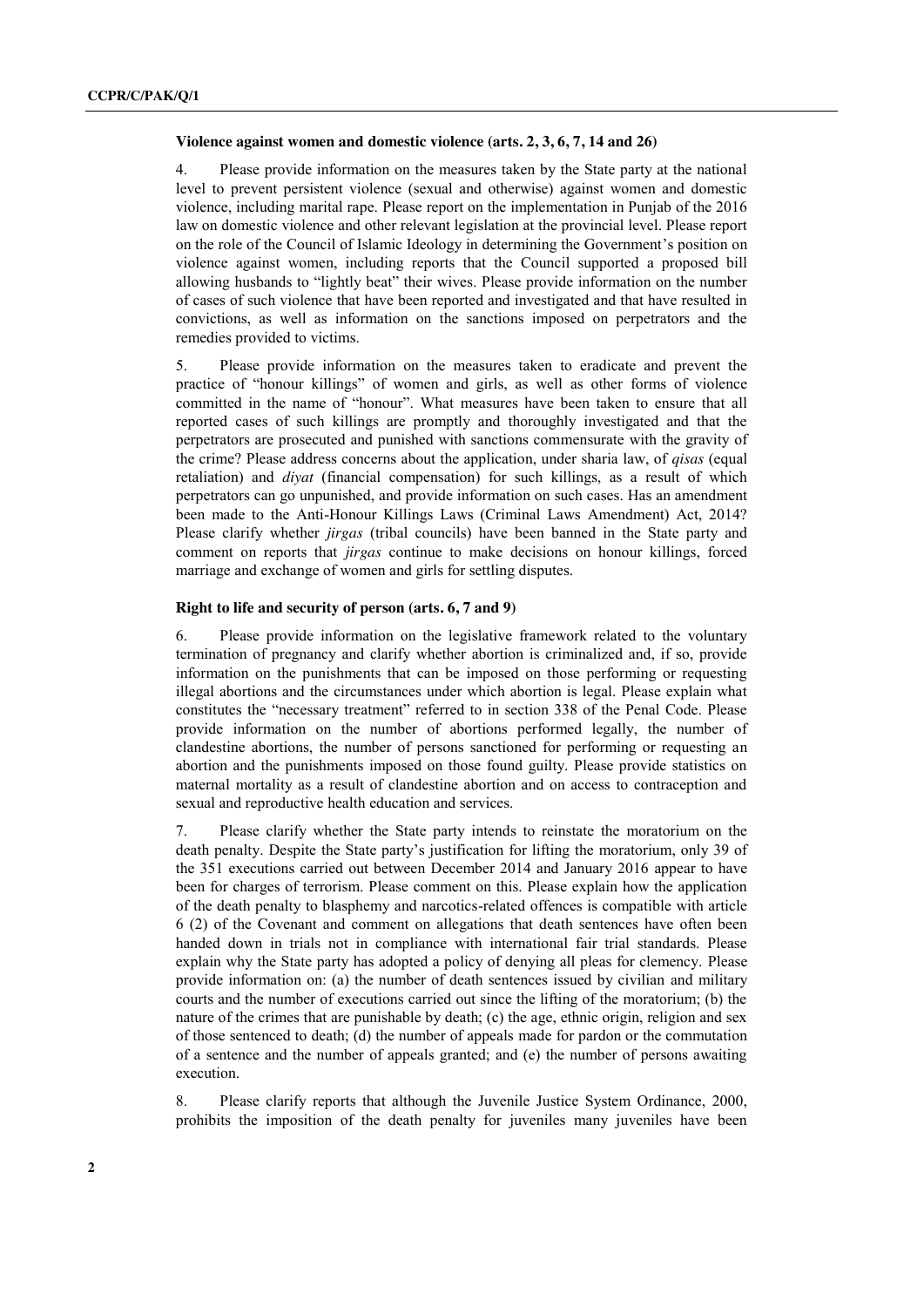sentenced to death and at least five individuals who were under 18 years old at the time of their alleged offence have been executed. What mechanisms are in place to ensure that proper judicial enquiries are carried out to determine the age of someone alleging to be a juvenile, in particular if he or she has been sentenced to death? Please comment on reports that some individuals with mental disabilities have been sentenced to death, including Khizar Hayat, a diagnosed schizophrenic, and Abdul Basit, a paraplegic, and provide information on the legislative framework prohibiting persons who are mentally disabled from being sentenced to death.

9. Please provide information on the measures taken to address the large number of allegations of enforced disappearance and extrajudicial killings by law enforcement officials, military and security forces and rangers across the country. Please comment on allegations that the practice of enforced disappearance is often used to target political or human rights activists. Please indicate what steps have been taken to implement the December 2013 judgment of the Supreme Court in the case of Mohabat Shah. Please respond to reports that police officers regularly stage armed exchanges to kill individuals already in custody, and provide information on efforts to combat corruption in law enforcement, including in response to reports that law enforcement officials regularly request bribes for registering "first information reports". Please explain what efforts the State party has made to ensure that families of disappeared persons can file a case with the police without fear of intimidation or reprisal, to promptly and thoroughly investigate all cases of enforced disappearance and extrajudicial killings and to prosecute and punish the perpetrators with sanctions commensurate with the gravity of the crime. Please provide information on the Commission of Inquiry on Enforced Disappearances, including on its mandate, power, composition and financial and human resources, and on the activities it has carried out to date. Please also provide information on the number of cases of enforced disappearance and extrajudicial killings that have been reported and investigated and that have resulted in prosecutions, as well as information on the sentences imposed on perpetrators and the remedies provided to victims.

#### **Counter-terrorism measures (arts. 4, 6, 7, 9, 10 and 14)**

10. Please address concerns about the Protection of Pakistan Act, 2014, and allegations of its misuse by law enforcement officials, in particular regarding the fact that the Act allows for preventive detention for up to 90 days and gives law enforcement officials extensive powers to carry out searches without a warrant, to arrest people without judicial approval for a wide range of vaguely defined offences, to withhold information relating to a detainee, accused person or internee deemed to be an "enemy alien" or "a militant" and to use firearms. What mechanisms are in place to ensure that law enforcement officials do not misuse or abuse their powers under the Act? Please respond to criticism that special courts constituted by the Act for the purpose of conducting speedy trials have not concluded a single trial during the two years since the Act has been in force. Please indicate whether the State party intends to extend the period of validity of the Act and, if so, on what basis. Please comment on the efforts made by the State party to ensure that counter-terrorism activities pursued in its territory by foreign States, including activities making use of lethal force, are conducted in a manner consistent with the obligations under the Covenant.

11. Please provide information on the criteria for and the process of selecting cases to be tried by military courts, the proceedings of those courts and the qualifications of its judges. Please explain the legal basis for allowing military courts to sentence civilians, including juveniles, to death and explain how doing so is in conformity with article 14 of the Covenant. Please clarify whether persons tried by military courts are guaranteed the right to a fair trial and comment on reports that the majority of persons held in custody by military authorities are subjected to torture and other ill-treatment. Please clarify whether the judgments of military courts are issued and made public. Please clarify whether the State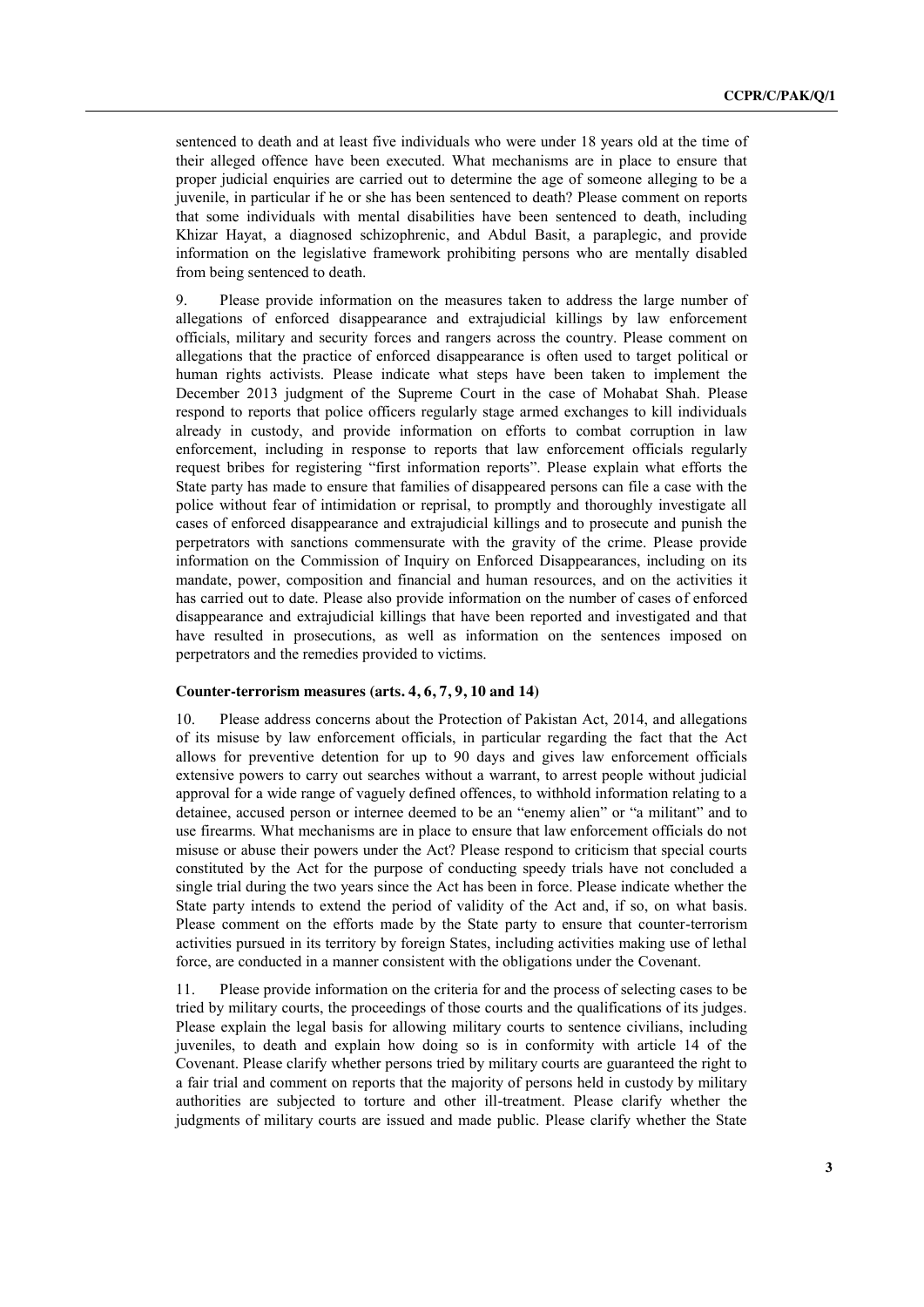party intends to extend the twenty-first amendment to the Constitution and the amendments to the Army Act, 1952, once they expire on 6 January 2017.

### **Torture, ill-treatment and deprivation of liberty (arts. 7, 9 and 10)**

12. Please clarify whether torture is explicitly criminalized in the legislation of the State party and provide information on the adoption of the Torture, Custodial Death and Custodial Rape (Prevention and Punishment) Bill, 2015, and on the steps taken to address criticisms that the Bill is not in compliance with international standards, in particular regarding the investigating body. Please justify the compatibility of section 21-H of the Anti-Terrorism Act, 1997, with article 7 of the Covenant.

13. Please provide information on the measures taken to address allegations of widespread torture by law enforcement officials and to put an end to the culture of impunity allegedly protecting State agents charged with torture. Please provide information on the Human Rights Cell of the Supreme Court and other monitoring bodies that are mandated to deal with complaints of torture and ill-treatment, including information on their composition, mandate, powers and human and financial resources. Please also provide information on the number of cases of torture that have been reported and investigated and that have resulted in convictions, on the number of cases dismissed and on the reasons why, as well as on the penalties imposed on perpetrators and the remedies provided to victims of torture.

14. Please provide information on the criteria for placing a person in police custody and the length of such custody. Please also provide information on pretrial detention, including on the length of such detention, the number of persons held in remand and the proportion of the entire prison population that is held in pretrial detention. Please explain how article 10 (4) and (5) of the Constitution and section 6 of the Protection of Pakistan Act, 2014, are compatible with article 9 of the Covenant. Please provide information on the number of persons held in preventive detention and the length of their detention, on the legal provisions that provide for incommunicado detention and on the number of persons held in such detention. Is there a mechanism for compensating the victims of unlawful detention?

15. Please provide information on the measures taken to improve the conditions of detention in prison, including in respect of overcrowding, insufficient essential facilities and limited access to medical care. Please also provide information on the legal framework that governs the use of restraining devices on detainees in prison and/or during transfer. Please explain what complaint procedures are available to detainees. Please provide information on detention in psychiatric hospitals, on measures for protecting detainees in those institutions and on the situation of asylum seekers and irregular migrants in places of detention. Please also provide information on the extent to which national and international organizations have been permitted to independently monitor detention facilities.

#### **Bonded labour and human trafficking (arts. 2 (2), 8 and 26)**

16. Please comment on reports that, notwithstanding the adoption of the Bonded Labour System (Abolition) Act, 1992, bonded labour persists in the State party, in particular in the brick kiln industry and among Christians and Scheduled Caste Hindus (Dalits). What measures has the State party taken to raise awareness of and implement the Act? Please comment on reports that the 100 million rupees allocated by the State party for the elimination of bonded labour have not been used for that purpose. Please also provide information on the implementation of the Prevention and Control of Human Trafficking Ordinance, 2002.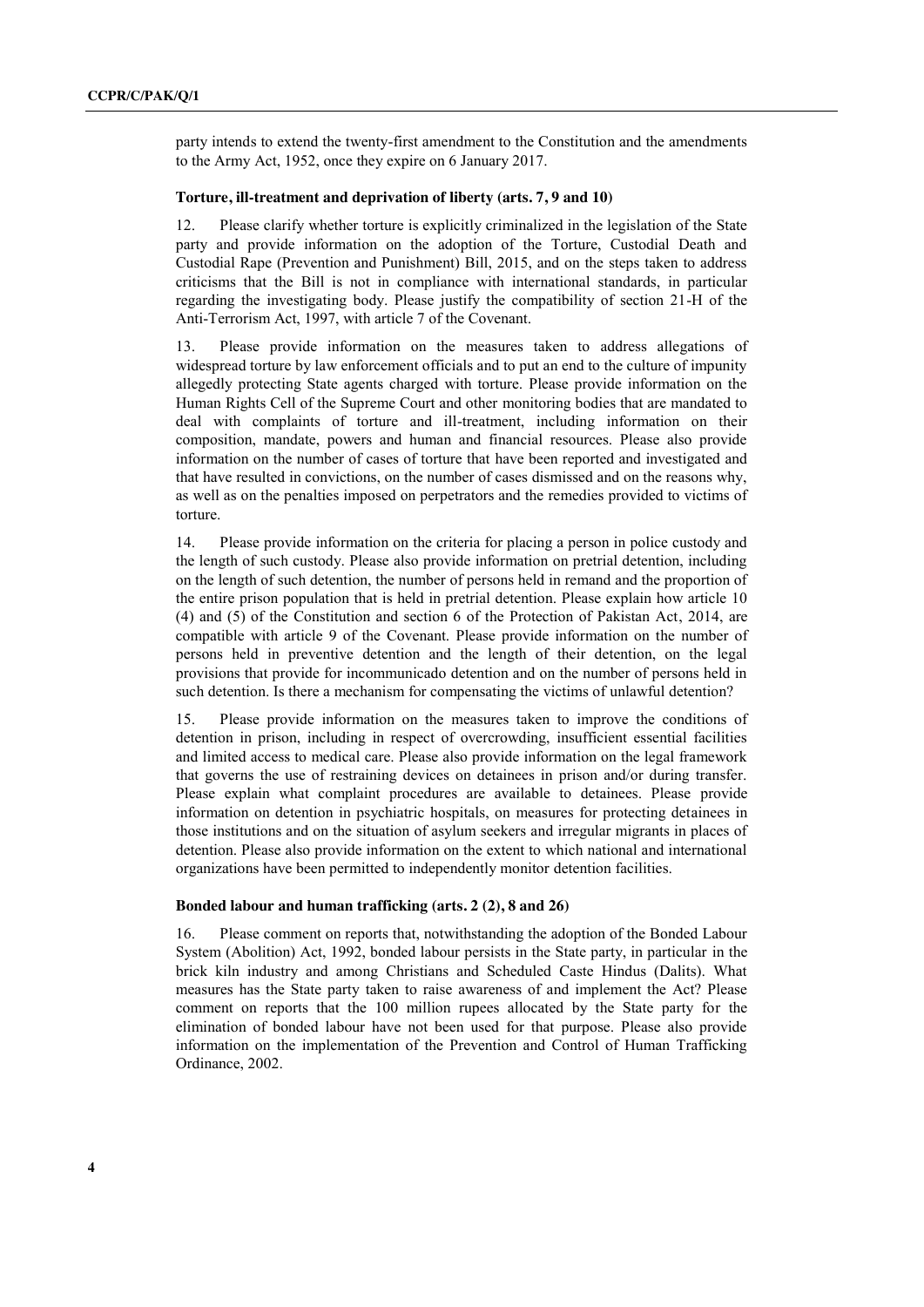#### **Freedom of movement (art. 12)**

17. Please provide information on the number of names that are currently on the Exit Control List and the consequences of being placed on that list. Please also provide information on the number of passports that have been cancelled, impounded or confiscated and explain what "specific circumstances" have led to the cancellations and what procedures are in place to challenge the cancellation, impoundment or confiscation of a passport. Please specify the visa restrictions imposed to limit access to certain areas of the country and the conditions governing the movement of persons within the country, including refugees and asylum seekers.

#### **Right to a fair trial and the administration of justice (arts. 14 and 18)**

18. Please provide information on the measures taken to ensure that the Constitution and federal laws, as well as the jurisdiction of the highest courts, are applied to the entire territory of the State party, including the Federally Administered Tribal Areas. Please explain how article 8 of the Constitution is applied when there is a conflict between the provisions of the Constitution and Islamic laws, in particular in relation to fundamental rights, and provide examples of such cases. In cases of contradictory rulings or interpretations between the two superior courts, namely the Supreme Court and the Federal Sharia Court, how are they resolved? Please clarify the hierarchy between the High Courts and the Federal Sharia Court in the appellate jurisdiction. Please address concerns that the High Courts are restricted from exercising their jurisdiction under article 199 of the Constitution, in particular in respect of habeas corpus orders, in situations where the armed forces are acting in aid of civil power.

19. Please provide information on the measures taken to address the following concerns raised regarding the justice system, among others: (a) the lack of transparency in the process of appointing judges and the poor quality of those appointed; (b) the insufficient budget allocated to the judiciary; (c) the shortage of judges and the large number of longterm vacancies, in particular in the lower courts; (d) the existence of corruption in the judiciary; (e) the considerable backlog of cases; (f) the lack of State-funded legal aid programmes; (g) the lack of protection mechanisms for legal professionals, including judges, prosecutors and lawyers, as well as victims and witnesses; and (h) the lack of quality legal education to prepare legal professionals and the dearth of continuous professional training programmes available to them.

#### **Freedom of religion, conscience and belief (arts. 2 (2), 14, 18, 19 and 26)**

20. Please clarify whether every person in the State party, including Ahmadis, has the right to profess, practise and propagate his or her religion and to exercise his or her rights without interference, as provided for in article 20 of the Constitution. Please explain how religious and Ahmadi-specific laws are compatible with article 18 of the Covenant and with article 20 of the Constitution. Please clarify the main differences in status between Islam, the religion of the State party, and other denominations, particularly with regard to the granting of subsidies and the protection of and access to places of worship. Please provide information on the measures taken by the State party to eliminate discrimination and violence against religious minorities in the State party, including Christians, Hindus, Shia Muslims and Ahmadis, and on the implementation of the judgment of the Supreme Court of Pakistan of 19 June 2014 in that regard. Please also provide information on the measures taken to prevent and prohibit hate speech and hate crimes against religious minorities and on the efforts made to remove religiously biased content from school textbooks and the curriculum. Please respond to concerns about the proliferation in the country of madrasas whose curricula reportedly incite hatred and that have allegedly been used as a platform for military training and recruitment by non-State armed groups.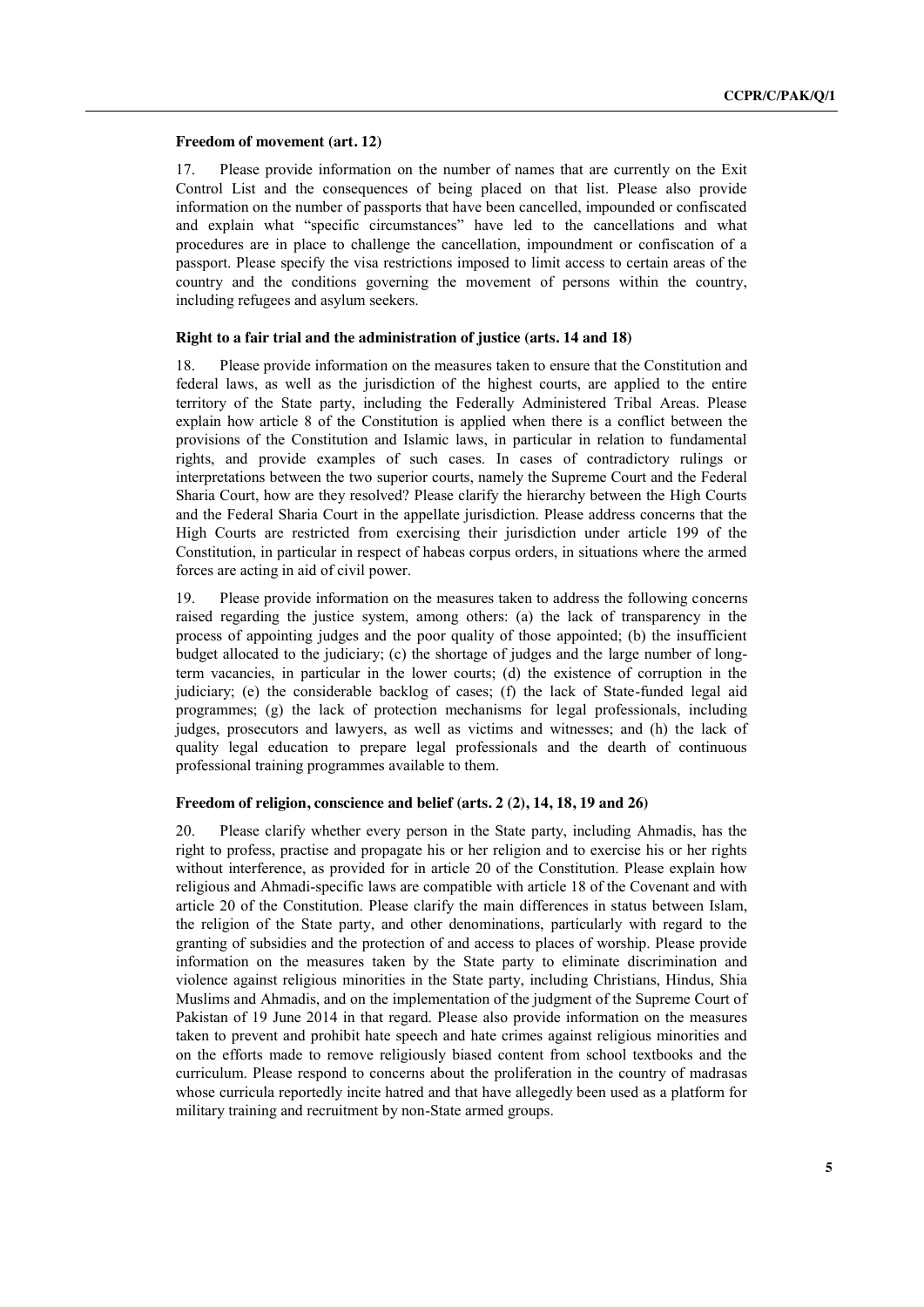21. Please clarify concerns about the broad and vague definition of offences against religion provided for in the blasphemy laws and the disproportionate use of those laws against individuals belonging to religious minority groups. Please provide information on the measures taken to tackle the large number of blasphemy cases based on false accusations and the absence of investigations and prosecutions in such cases. Please also provide information on the lack of mechanisms to protect the judges who hear blasphemy cases and those accused of blasphemy from intimidation, threats of murder and murder. Please provide information on the number of blasphemy cases reported, the number of perpetrators convicted and prosecuted, disaggregated by religious affiliation, the number of cases dismissed and the reasons why, and the nature of the crimes for which alleged perpetrators have been prosecuted.

#### **Privacy and freedom of expression (arts. 17 and 19)**

22. Please describe the domestic legal framework and the oversight mechanisms in place governing mass data collection and other forms of data collection and surveillance by all State agencies, as well as the measures taken to ensure that any surveillance conducted by State agencies or foreign agencies are consistent with article 17 of the Covenant. Please also provide information on the licensing requirements for network providers and explain how those requirements are compatible with article 17 of the Covenant.

23. Please respond to concerns about the Prevention of Electronic Crimes Bill, 2016, which include: (a) the overly broad definitions of terms and offences provided for in the Bill; (b) the extensive powers given to the Pakistan Telecommunications Authority to remove or block access to any information and to issue guidelines to information systems service providers; (c) the broad power given to the Government to legislate regulations and statutory instruments in this area; (d) the broad powers of the authorized officers, which include the power to request the decryption of information; (e) the mandatory mass retention of traffic data by service providers; (f) the imposition of secrecy on service providers; and (g) the sharing of information and cooperation with foreign Governments without judicial authorization and oversight.

24. Please indicate whether the State party intends to decriminalize defamation. Please provide examples of cases in which the Defamation Ordinance, 2002, has been applied and information on the number of cases brought before a court under the Ordinance and on convictions. Please comment on reports that the Pakistan Electronic Media Regulatory Authority exercises excessive control over the content of media outlets by threatening to cancel broadcasting licences and issuing fines (see, for example, the recent case in June 2016 involving the cancellation of two television programmes on private channels, allegedly for their content, which related to the oppression of Ahmadis, and the complete ban on Indian programming in October 2016). Please indicate the supervisory mechanisms of the Authority. Please also provide information on the measures taken by the State party to address the repeated reports of the abduction, killing and intimidation of journalists, human rights defenders and lawyers, allegedly by State entities, especially the military intelligence services. Please indicate the number of cases investigated and the number of perpetrators prosecuted and the penalties imposed.

#### **Right to freedom of assembly and association (arts. 20 and 21)**

25. Please specify any conditions that need to be met for an assembly to be authorized and provide information on limitations on the right to freedom of assembly and association. Please provide information on how many protests have been forbidden by a magistrate and on the procedures for appealing a magistrate's decisions. Please specify who are the citizens referred to in paragraph 172 of the State party's report (CCPR/C/PAK/1) as being "in the service of Pakistan" and comment on whether a person in such service has the right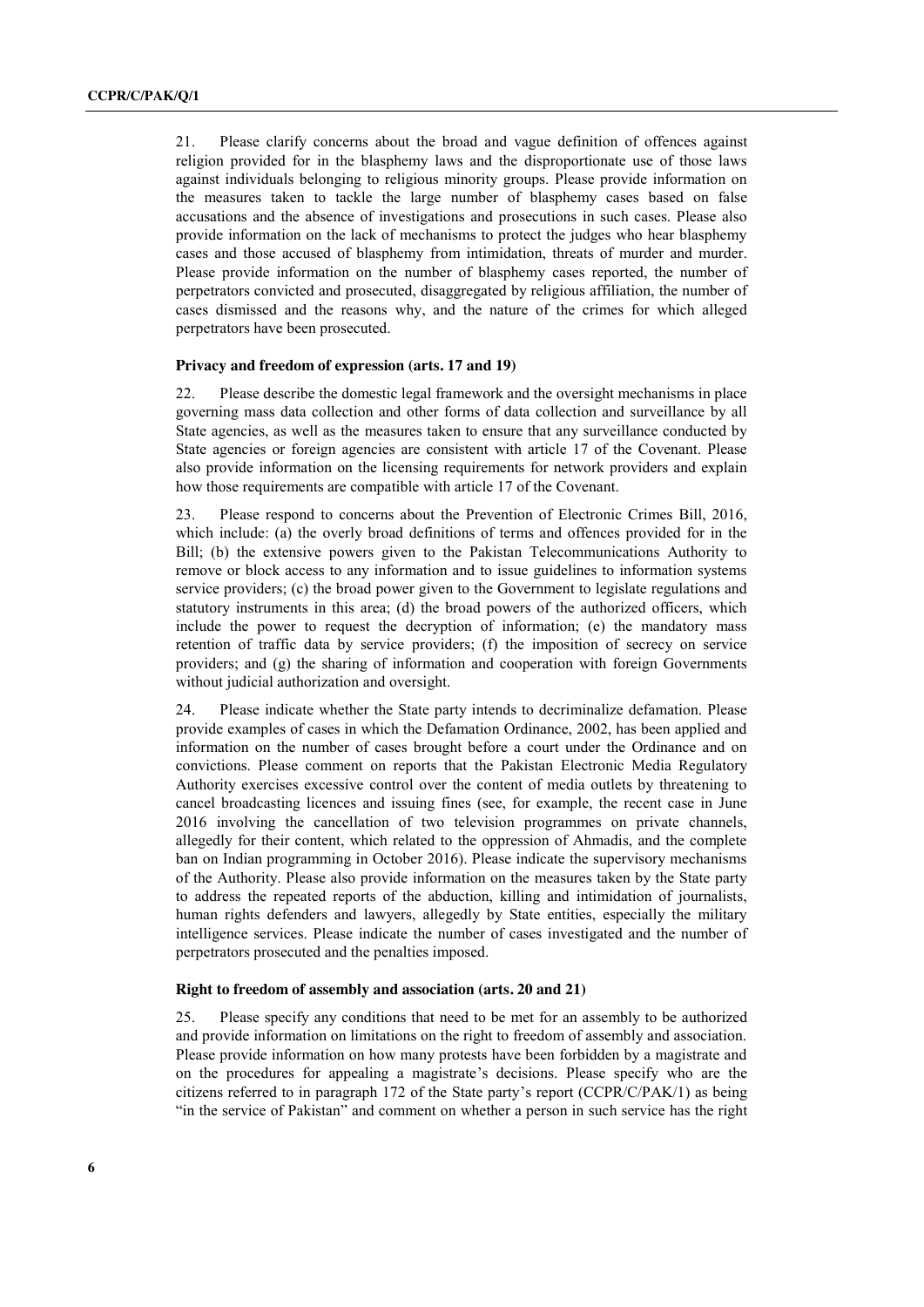to be a member of a political party. Please indicate the number of political parties that have been found by the Supreme Court to operate in "a manner prejudicial to the sovereignty or integrity of Pakistan" and what penalties have been imposed on members of prohibited organizations. Please provide information on the process for the registration of trade unions and international non-governmental organizations in the State party.

## **Right to marriage and family (arts. 2 (2), 3, 23 and 26)**

26. Please provide information on any steps taken by the State party to harmonize its legislation concerning the minimum legal age of marriage of both boys and girls with international standards, at the federal, provincial and territorial levels, as well as between secular and sharia law. Please comment on the ongoing practices of *ghag*, forced marriage and child marriage, in particular among women and girls belonging to religious and ethnic minorities, despite the existence of a legislative framework that prohibits those practices. What additional measures, other than legislative ones, has the State party taken to eradicate those practices and to address the large number of suicides committed or attempted by victims of such practices? Please clarify whether all women are protected under the law, in relation to marriage, divorce and custody, regardless of their religious or ethnic background.

#### **Protection of children (arts. 2 (2), 3, 24 and 26)**

27. Please provide information on the measures taken to register all children born in the State party, including ethnic and religious minority children, refugee and asylum-seeking children and gypsy children. Please provide information on the measures taken to curb the very high number of children involved in child labour, including in hazardous and slaverylike conditions, in domestic servitude and prostitution and on labour inspections on child labour. Please explain what mechanisms are in place to protect children in street situations.

#### **Refugees (arts. 2 (2), 3, 24 and 26)**

28. Please provide information on the adoption of a draft national refugee law and a comprehensive policy on the voluntary repatriation and management of Afghan nationals. Please explain what steps have been taken by the State party to conduct a comprehensive registration of undocumented Afghan refugees and to improve the living conditions of refugees living in camps and in informal urban settlements. What measures has the State party taken to mitigate the enhanced hostility towards Afghan refugees living in the country and to protect their rights, in particular after the attack on the army public school in Peshawar in December 2014?

### **Right to take part in public affairs (art. 25)**

29. Please describe any factors impeding citizens of the State party from exercising their right to vote, including illiteracy, language barriers, poverty or obstacles to freedom of movement. Please explain the rationale behind requiring Ahmadi candidates who identify as Muslims to register as minority candidates. Please provide information on the procedures for electing officials to fill the seats reserved for minorities in the National Assembly. Please also provide information on the implementation of the quota system for women and minorities in the political domain and on the number of women and minorities represented at the federal, provincial and territorial levels.

#### **Dissemination of information relating to the Covenant**

30. Please indicate what measures have been taken to disseminate information on the Covenant and its Optional Protocols, the initial report of the State party and its forthcoming examination by the Committee. Please provide detailed information on the involvement of